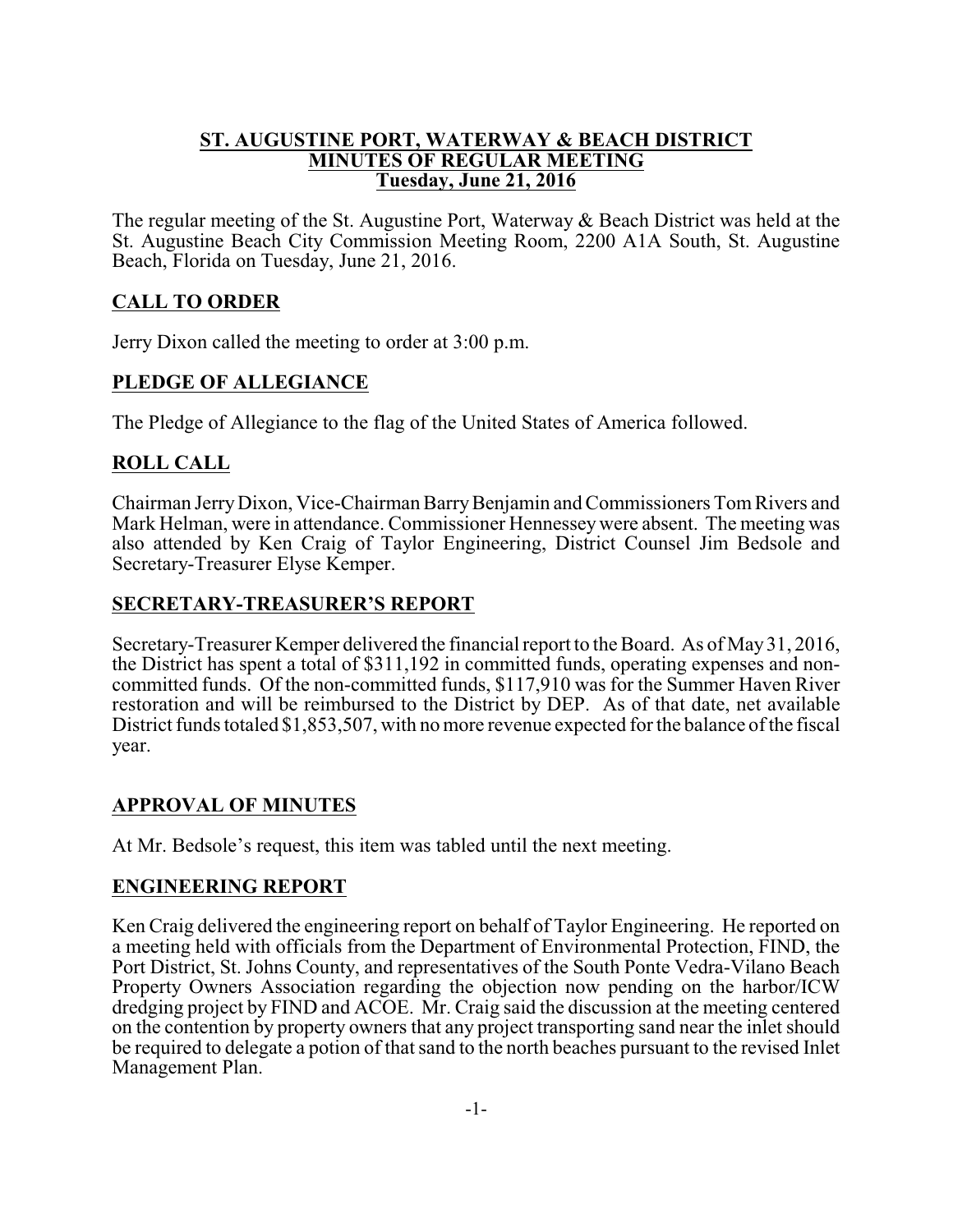Chairman Dixon commented that when the revised IMP was under consideration, the Port asked FDEP for a number of items to be included in the new IMP. He said FDEP then produced the revised IMP and completely ignored the Port board's input. He said representatives from FDEP at the meeting had little comprehension of the practical financial realities and limitations of the Port and that the Port and FIND are doing everything possible to comply with the IMP at the present time. He added that no transfer of sand to the north beaches will be possible without a permit. He said substantial differences exist between the St. Augustine Beach renourishment program with public beaches, and the private beach issues north of the inlet, such as equipment access and threats to Highway A1A.

Carl Blow, St. Johns County's representative to FIND, said he understood the north beach owners' position to be they believe removing sand from the ebb shoal is causing their beaches to erode and they oppose taking any sand from there during the 2017 beach renourishment cycle for St. Augustine Beach. He said he and Chairman Dixon suggested that the flood shoal inside the inlet could be a significant source of beach sand for the north beaches and could contain as much as two hundred thousand cubic yards of useable sand. Besides a permit, easements affording access to the north beaches will be needed from property owners. St. Johns County would be a more appropriate sponsor for the north beaches permit because it already has an extensive real estate staff capable of planning and obtaining the necessary access rights.

Linda Chambliss, representing the north beaches association, said the reason the old IMP was revised was to make it comply with State statutes, and that permanent easements are not necessary for the north beaches, only temporary ones. Mrs. Chambliss cited a beach erosion study as evidence that erosion occurs twelve to eighteen months after the ebb shoal is dredged and stops two to five years after dredging. She said that since the IMP was revised in 2012, the north beaches should have been getting sand from inlet dredge projects. She thanked the board for all of their assistance to date and said she does not want work on the permit to stop because the availability of funds is unpredictable and they will get no sand without a permit. She said she agrees with Chairman Dixon and FIND Commissioner Blow that St. Johns County should sponsor the permit.

Chairman Dixon said sand is available from inside the inlet now, and would not require dredging the ebb shoal. Mr. Blow said a permit to dredge the flood shoal for sand for the north beaches could mean more federal dollars may be available and perhaps a FIND grant, as well. He said representatives from the Corps of Engineers are studying offshore donor sites but that federal funds to place the sand on local beaches may not be available.

Chairman Dixon said the issue of the north "jetty", or groin, was mentioned during the meeting. Mr. Craig said the groin leaks a lot of sand and no longer functions to protect the inlet from sand movement.

Mr. Craig then discussed a grant request for the Summer Haven River restoration project he presented with Linda and Jay Ginn at a recent FIND meeting in Cocoa, Florida. They asked for fifty thousand dollars. Mr. Blow said there is 12.5 million dollars available for grants this year and 18 million in grant requests. He said the grant requests will be individually rated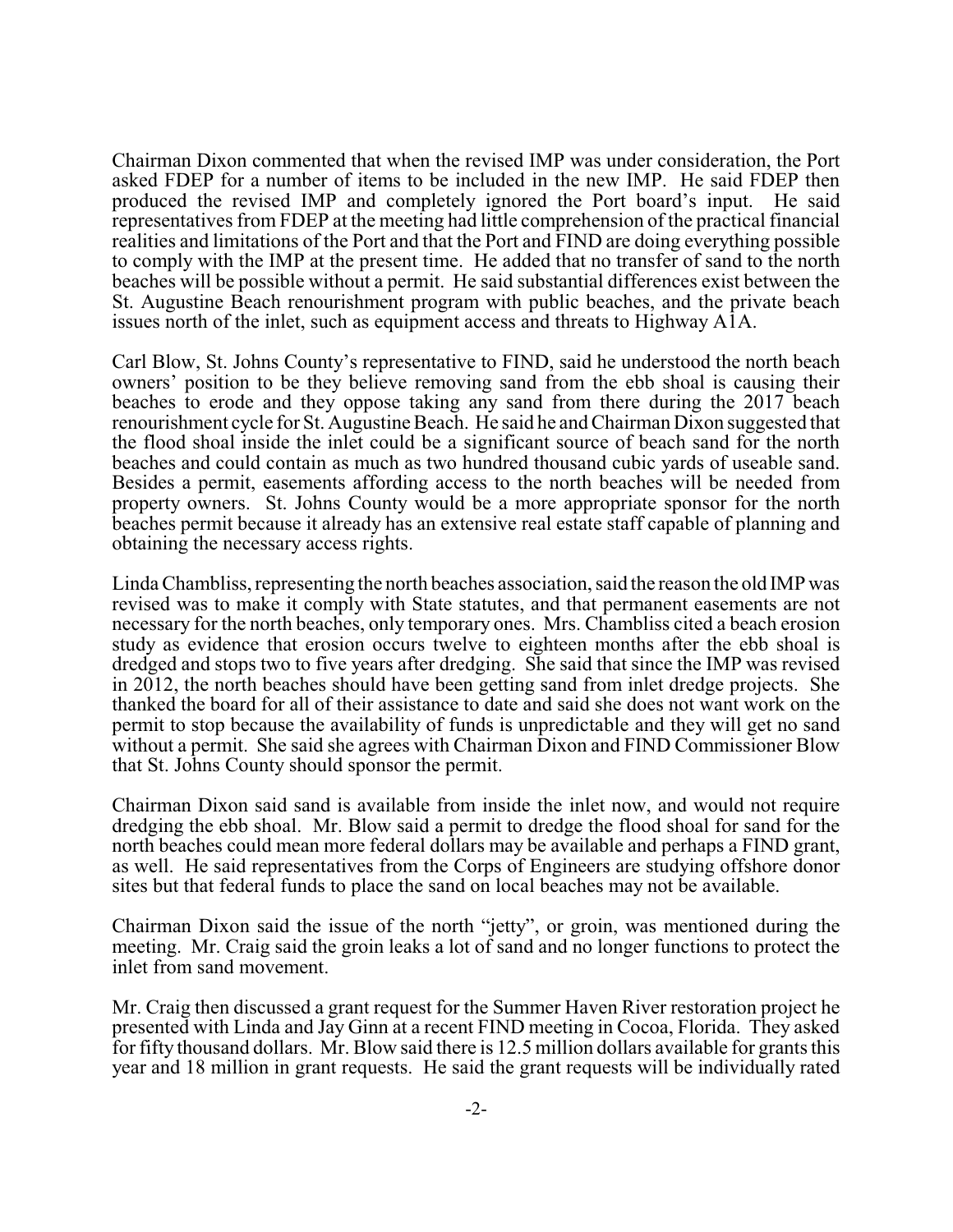by each FIND board member and ranked accordingly. Grants are not awarded to projects which lack permits, and water management districts and FDEP are requesting grants this year in addition to all the usual applicants.

Mr. Craig said most of the plans and specifications for the restoration have been submitted to DEP as well as the initial round of invoices for reimbursement. He and Mr. Bedsole reported on a telephone conference they had with officials from FDEP, the Department of Financial Services, and Ellis Zahra on June 15, 2016, regarding the 2.9 million dollars being advanced to the Port District for the project. Mr. Bedsole said DFS and DEP will be providing an amendment to the Port's current disbursement agreement with DEP which will allow the State to advance funds to the Port instead of reimbursing the Port for funds expended. He said Mr. Craig answered their questions regarding the construction schedule and that State officials were satisfied the funding mechanism would be a success.

Mr. Craig advised that Marker 4 is missing from Salt Run and that he is arranging for replacement. He said the marker was hit by a vessel and had broken off and drifted away.

#### **OLD BUSINESS: NONE**

#### **NEW BUSINESS:** NONE

#### **PUBLIC COMMENT:**

Jim Piggott, City of St. Augustine, said the El Galeon will return to St. Augustine for the Christmas Holidays and will then leave for a two-year tour of the Pacific. He said the ship is in the Great Lakes now and will visit Puerto Rico before coming here.

The city has asked FDOT to extend the Bridge of Lions scheduled openings from the current 7 a.m. to 7 p.m., to 7 a.m. to 9 p.m. to avoid traffic disruptions. After scheduled opening hours, the bridge opens on demand which has caused traffic delays downtown. In response to questions by Commissioner Rivers, Mr. Piggott said DOT pays for the electricity used by the Bridge of Lions.

Lt. Steve Zukowski, Florida Fish and Wildlife Conservation Commission, said the owner of the vessel that hit Marker 4 reported the collision and filed an accident report with FWC. He said FWC advised the owner he may be contacted by the Port regarding repair costs for the marker.

He reported several derelict vessels including one at Crane Park which is scheduled for recovery and disposal, one at Anastasia State Park which is going to court, one at Butler Boat Ramp which has broken its moorings and is sometimes a hazard to navigation, and one small boat on South Ponte Vedra Beach.

Wil Smith, St. Johns County, said the county has retained a contractor to deploy more concrete on the Andy King artificial reef and that it should begin soon. The county has applied to FIND for a grant to dredge the Butler Boat Ramp and the Vilano Ramp needs annual dredging to maintain depth. He said more money for the Vilano Ramp should be available soon because of the multi-agency boat lift being built there.